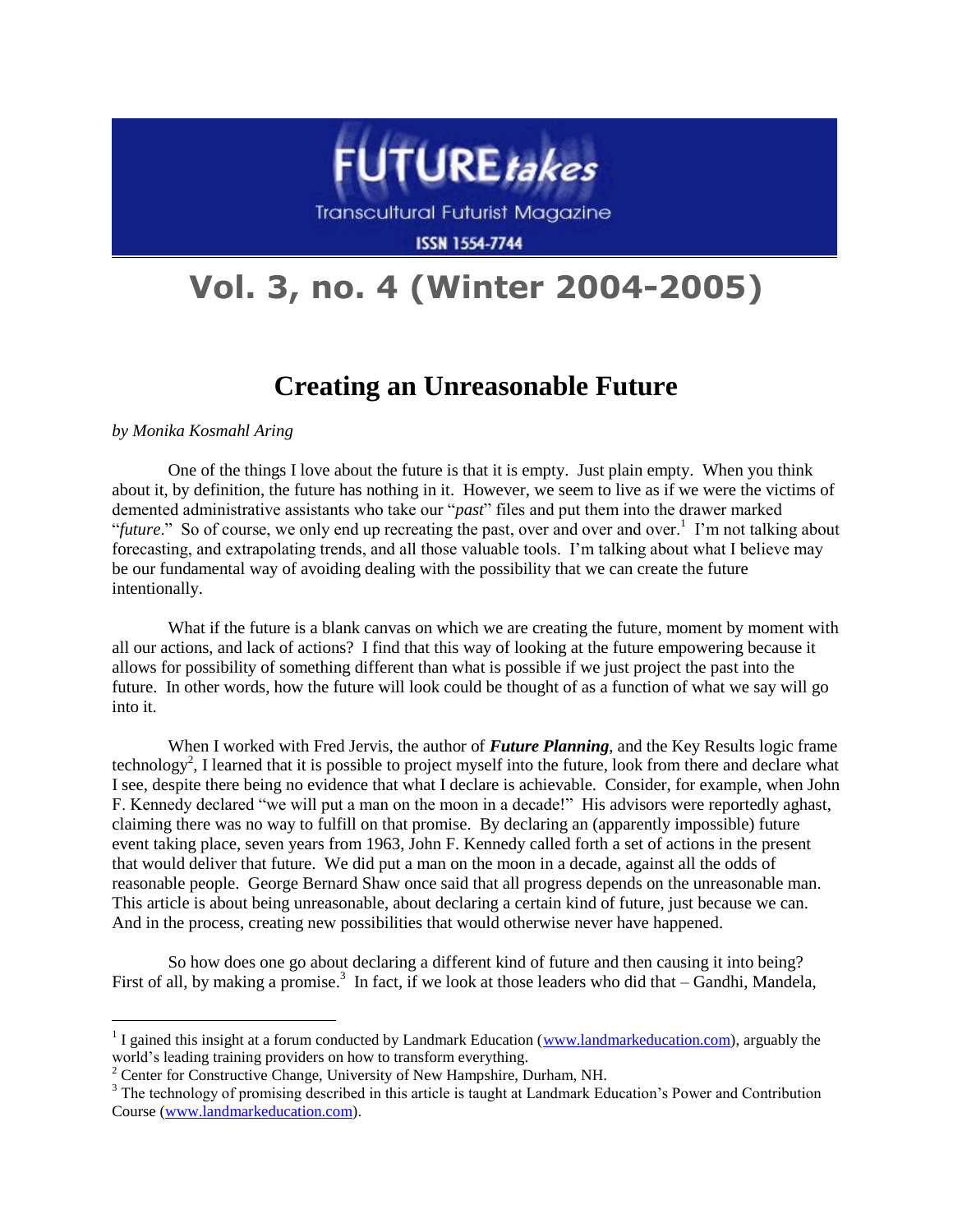Mother Teresa, Kennedy, Martin Luther King Jr. – we see people who have made a big promise and lived their lives in the fulfillment of that promise. This technology of making a big promise and then organizing our lives to fulfill on that promise is available to all of us. And it's fundamentally unreasonable. It always disturbs the status quo, makes people edgy, uncomfortable, and, sometimes, threatened. In his book, *Leadership Without Easy Answers*, Ron Heifetz of Harvard analyzes the fundamentally upsetting nature of moving into unmarked terrain.<sup>4</sup>

The other thing that is required in declaring a promise and then causing it into being is community. I can promise all I want. Unless I get others to join me in that promise, the promise will die. I think that is what Margaret Mead, the famous anthropologist meant, when she asked us never to doubt the power of a handful of highly committed people. Indeed, she said, that is the only thing that has ever changed the world. That tiny handful is the beginning of a community. And, if the promise is one that inspires or calls to the longing of others, they will step into it and enlarge the community until it becomes a movement, then the new way of doing things, and then, just "business as usual."

# **My promise**

As a background for what the rest of this article is about I would like to share something very personal. Many years ago I had a near death experience, and with that the experience of being asked by our Maker to go back. I was told – without words – that there was something it wanted me to do. Since then I've lived my life in the question of what am I supposed to do? That question led me to Harvard's Kennedy School of Government, my work in international development, and, among other things, in 1995 to being asked by USAID to go around the world and find out what works and what does not work well in how countries prepare a skilled, competitive workforce (so they can participate in the global economy).

That experience changed my life. In country after country I met dozens, sometimes hundreds of young people who shared their hopes for a better future and their despair at ever being able to grasp it. In Lima, in Honduras, in South Africa, in Ghana, Senegal, Philippines, the poor parts of India, Eastern Europe, Russia. When I returned, I asked my team to look into the numbers. The numbers confirmed what the young people had told me: by  $2012 - 2015$ , there will be approximately 1.184 billion  $20 - 29$ year olds on the planet. Fewer than ten percent of them will live in countries where there are good jobs for them, jobs that allow them to sustain themselves, their families, their communities (through tax revenues), and their environments. Those young people gave me my promise. I believe it's worth the gift of a second chance with my life.

# **My promise**

 $\overline{a}$ 

My promise is that by 2020, each and every person on our planet sustains themselves, their communities and their environments. This promise means that everyone needs to have a good source of livelihood, that they earn enough to give to their community in the form of taxes (to pay for education and other public goods), and do so while sustaining their environments. I am choosing to live my life out of that promise – the journey is unbelievably exciting! This promise structures my actions, the things I do and the things I don't do. Just in case you are tempted to think I'm a truly "good" person, I'm not. In addition to my spiritual reasons, I have chosen to live inside this promise because it provides a more interesting and productive life. And, by sharing my promise with you, perhaps you too will be inspired to create your own promise and a life that you love. Or join my promise!

<sup>4</sup> Ronald Heifetz. *Leadership Without Easy Answers* (Belknap/Harvard University Press, 1994)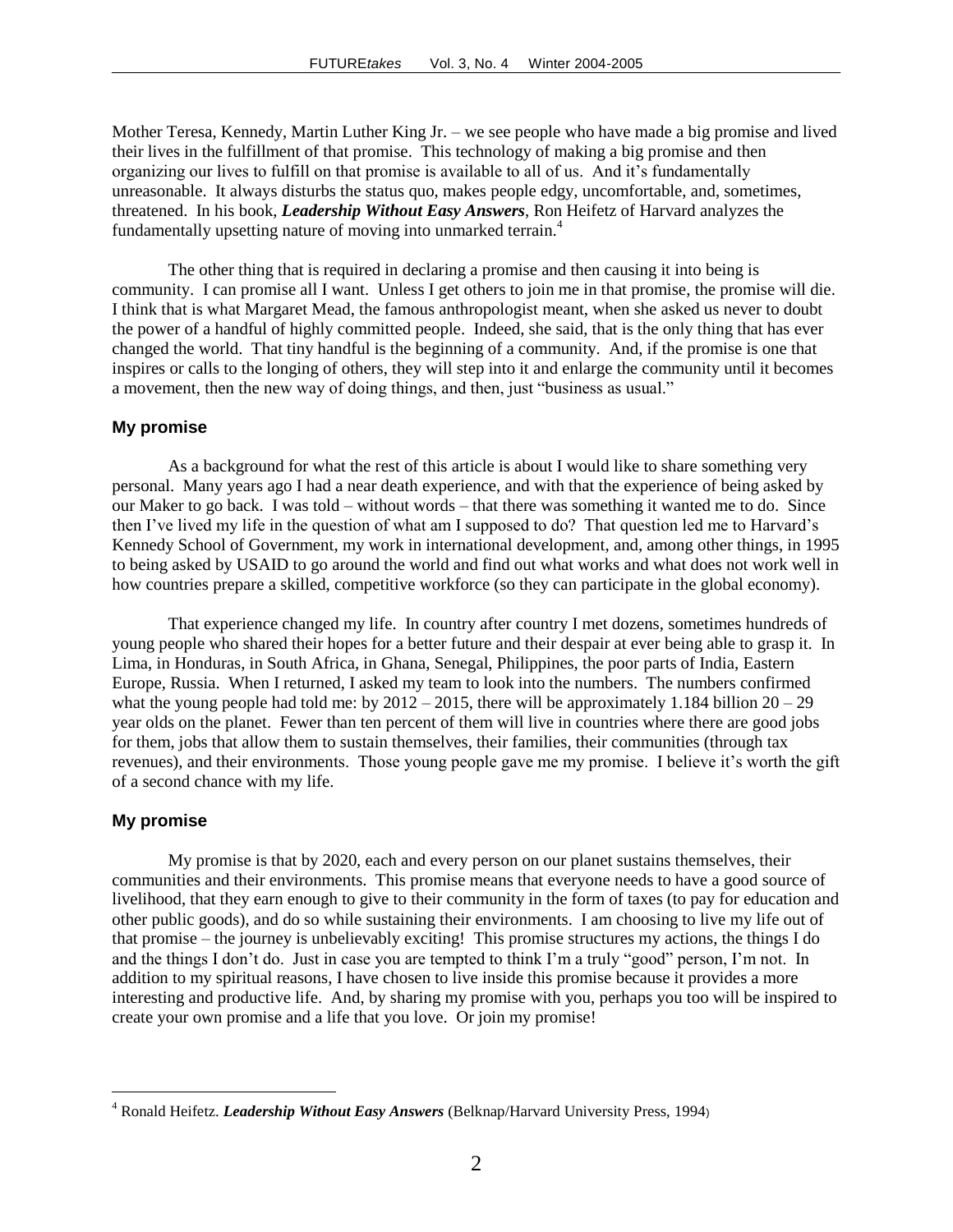In this article I'll share with you how "my" promise is getting fulfilled, how a handful of people in Washington and in different parts of the world are working together to design a different future from the likely one that will happen if we do nothing. And how my promise has been fostered and grown at my workplace, RTI International, and with leaders such as Stuart Hart at the Johnson School of Business in Cornell and C.K. Prahalad at the University of Michigan, the World Resources Institute, and others.

# **Background**

Youth populations in many developing countries, including the Middle East, exceed 55 percent.<sup>5</sup> The economies of their countries cannot grow fast enough to absorb that growth. Unless we act quickly, the problems of joblessness and the lack of sustainable livelihoods will continue to have major consequences for world poverty and for international political, social, and economic stability.

This demographic wave is occurring at a time when the world's multinational corporations (MNCs) have begun to saturate their first world markets but lack the knowledge and relationships to grow the economies and capture the buying power and consumer demand that exist at the base of the world's economic pyramid (BOP). Traditional business strategies have had little success in tapping into the estimated \$13 trillion BOP market potential. A select number of MNCs are choosing to learn from these failed attempts and are exploring innovative business partnerships and strategies that might allow them to participate proactively in these markets.

Over the past 50 years, the world's donor institutions (World Bank, bilateral agencies such as USAID, and regional development banks) have spent close to 60 billion to help poor countries improve their condition. While there have been some gains, it has become clear that donor organizations cannot grow jobs, economies, or innovation in poor countries. It is not that they haven't tried. They have, or think they have. However, they are hobbled by the need to be reasonable, to work within the box of known solutions and existing models.

#### **Looking for a breakthrough**

l

Our team realized that to find a breakthrough in the area of job and market creation, we would have to be willing to **Design from the Future**. Most development initiatives refer to the present and past to design future approaches. Our approach creates the future from the future: we stand in the future and create from there. We are asking the question, "If by 2020 everyone had a livelihood that sustained them, their communities, and their environments, what would have had to happen back in the year 2005, 2006 and beyond?" Standing in the future looking backward to the present, our team realized that it was private enterprise that grew economies and jobs and that growing better jobs requires innovation, new technologies and new business models that support sustained productivity changes and improved opportunities for workers in the world's poor countries. How would such growth have been catalyzed? The multinational corporations of the world would have begun to see that the poor represent an exploding market for products and services they need to make their lives better. They would also have seen that, instead of using the poor to produce goods to be sold in rich countries, they could partner with the poor to invent new products and services in ways that build wealth for and with the poor, while building new markets and new business partners for the corporations. That by serving the poor, they would be able to sustain the kind of double digit growth they experienced in the 1990s. This has recently been captured in

 $<sup>5</sup>$  Most of the Middle East, for example, is challenged with very high youth populations and too few jobs to absorb</sup> that growth.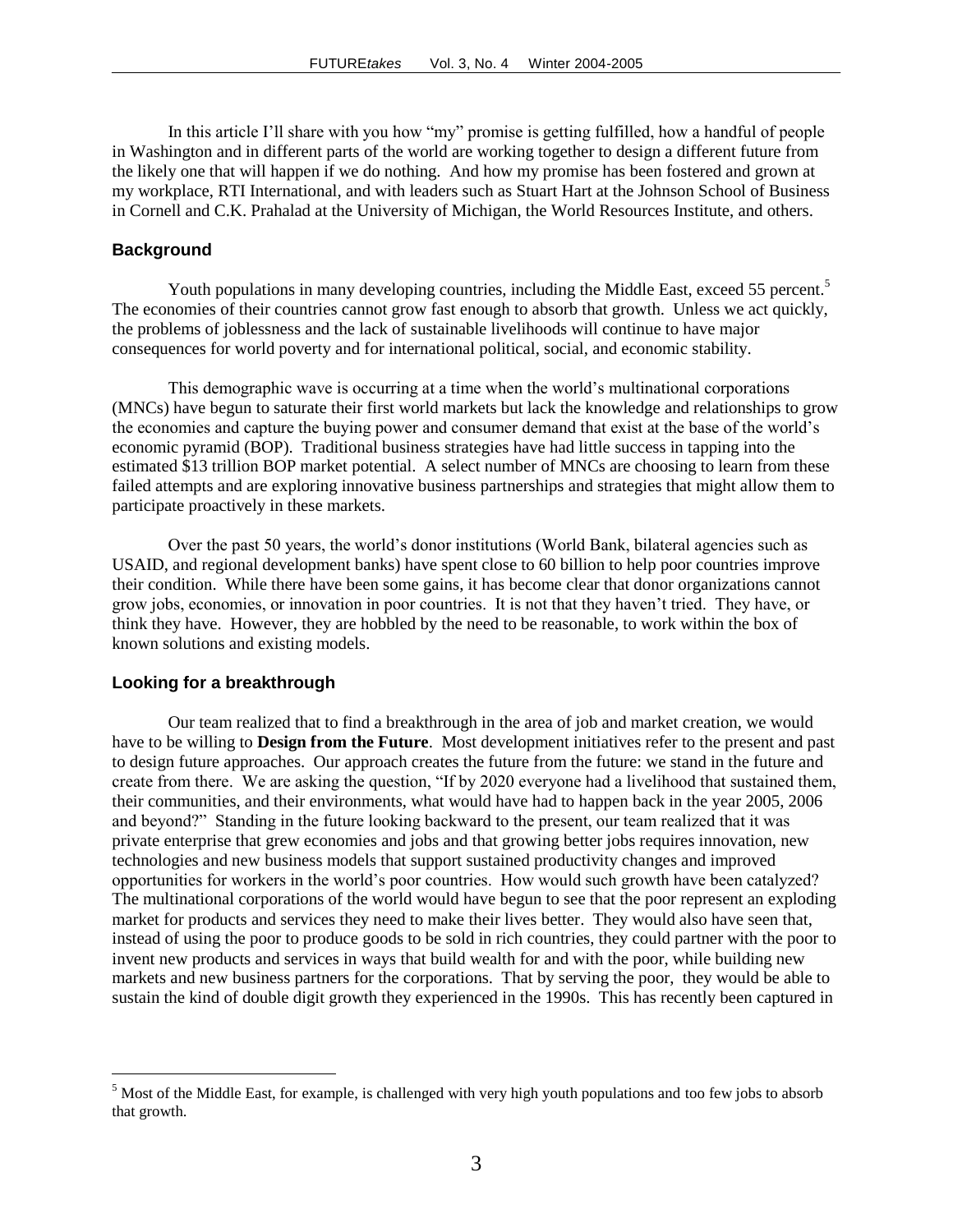# a groundbreaking new book by C.K. Prahalad*, The Fortune at the Bottom of the Pyramid – Enabling Dignity and Choice Through Markets*. 6

Standing in the future we recognized another important design principle, "partnership." We saw that people in most multinationals did not know how to work with the poor. Our experience in international development taught us that NGO's, women's groups, and local leaders in economic development had that knowledge. We began looking for examples and found these in early trial reports by HP and other companies<sup>7</sup> described in earlier articles by Stuart Hart<sup>8</sup> and Prahalad.

What grows economies and jobs? Business. Private enterprise. Businesses, especially MNCs, are key players in growing economies. They know that the future growth of their business depends on the emerging markets of the world – the 4 billion consumers they have not been able to reach. However, they cannot reach these consumers unless, at the same time, they partner with them to build their wealth. How? Through joint venturing with entrepreneurs in poor countries, inventing new products, services and markets that haven't yet been imagined. This will, if done well, lead to the creation of new jobs, new livelihoods that are sustainable.

While it is not the job of business to help reform countries, their commitment to develop innovative products and services for the BOP can catalyze the development of more enabling environments (transparency, education and skill development, better governance, etc.) that help emerging markets sustain economic growth over time. Using the lens of learning and innovation, my team at RTI is brokering a series of partnerships to connect (1) the world's leading MNCs seeking to grow new markets at the BOP; (2) local business, government, and economic development leaders in emerging markets; and (3) donor organizations interested in economic and job growth. These learning partnerships will be guided by a new model for growing markets, jobs, and prosperity. Specifically, we're creating a space for innovation to occur by selecting pilot sites where traditional business models and research and development approaches will not work. As MNC and local business leaders generate ideas for innovative products and services, the Learning States team brings in local stakeholder groups, such as educators, policymakers, and government officials, as well as entrepreneurs and business leaders who are committed to supporting these initiatives and creating new value in emerging markets. Interestingly, that is exactly how RTI and North Carolina's Research Triangle Park were formed. Industry, government and university leaders banded together to create RTP and RTI to keep the state's brightest students from leaving North Carolina to look for jobs elsewhere.

# **Approach**

There are many models for effective, local economic development. RTI's approach is innovative because it integrates BOP best practices across a number of traditionally isolated sectors, such as governance, education, and business, aligning actions to result in the creation of markets and jobs. RTI's approach is built on learning networks – sharing knowledge and experience with non-competing businesses and countries that have experience addressing similar problems and learning from one another. Learning States takes seriously the need to break out of the economic silos and institutional isolation that too often prevent collaboration toward breakthrough ideas and innovations.

## **Strategy**

 $\overline{a}$ 

<sup>6</sup> C.K. Prahalad. *The Fortune at the Bottom of the Pyramid – Eradicating Poverty Through Profits*. Wharton School Publishing. 2005.

 $7$  Debra Dunn and Keith Yamashita. Microcapitalism and the Megacorporation. HBR, 2003

<sup>8</sup> Stuart L. Hart. "Beyond Greening: Strategies for a Sustainable World." *Harvard Business Review*, 1966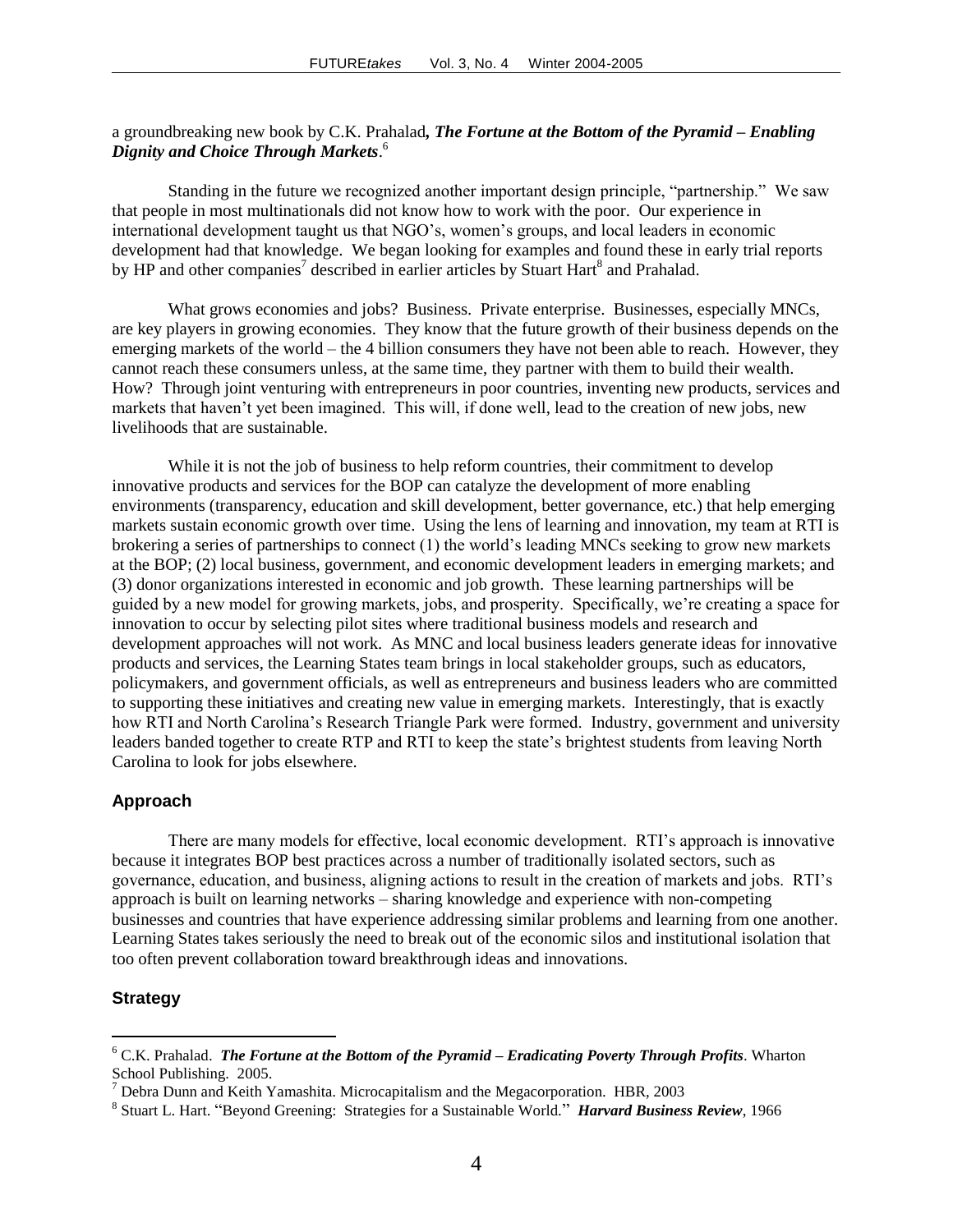We're developing Global and Local Academies that bring people in multinational corporations together with local stakeholders through a series of learning experiences that will result in mutual benefit. Do we know exactly how this will work and what specific opportunities will emerge? Of course not. RTI is learning as well. RTI is creating a global academy composed of and supported by several sets of approximately 10 non-competing MNCs, each focused on opportunities in specific places, along with input from universities and other institutions, international donor organizations, and world experts on BOP strategies. By participating in project activities, members of the global academy will learn how to create new markets, products, and services for emerging market consumers. RTI will also form local academies in emerging market locations. Local academies will comprise leaders in business, community, economic development, and government who are committed to growing their local economies, jobs, and enterprises. RTI will team global academy members with local academies and facilitate collaborations and learning, both in emerging market sites and on-line.

### **Learning, Innovation, and Networks**

Evidence shows that successful development in poor communities is tied to innovation, and innovation is tied to learning how to turn knowledge, relationships, and local understanding into effective business strategies, products, services, and delivery systems. While some MNCs have begun to forge new economic opportunities in emerging markets, most companies have approached these markets on an individual basis, not as a group of non-competing investors, learning from each other and with their local partners. By collaborating with other global and local academy members, MNCs will learn together how to create new markets, business models, and products and services for emerging market consumers.

The vehicle for face-to-face and virtual interactions in each pilot site is the knowledge hub. The knowledge hub is the heart of the Learning States initiative, and the design and proper functioning of the hub is critical to the success of Learning States. The knowledge hub is the physical and virtual "home" where members of the local academy collaborate with each other, stakeholders in the emerging markets, other international knowledge hubs, and the global academy.

### **Timeframe**

RTI plans to begin with one US and one international pilot site location in 2005, followed by a second international site in 2006. International sites will be selected in partnership with global academy members, who will attend a kickoff meeting at RTI's North Carolina campus in March 2005. International pilot sites will likely be located in countries that serve as platforms for big markets, such as China, Southeast Asia, Arabic-speaking countries, Latin America, Eastern Europe, and others. So far, we have the commitment of eight of the world's leading multinational corporations to join us, creating our first Global Academy. Two other major corporations are waiting to join the second Global Academy, as we will put only ten non-competing corporations into a consortium.

## **Vision**

––––––––––––––––––

We are committed to an unreasonable vision. There is a long way to go, but we know that all journeys begin with the first steps, which we are taking now. We invite you to join us!

*An expert in how countries can develop a skilled workforce for participation in the global economy, Monika Kosmahl Aring is a graduate of Harvard University's JFK School of*